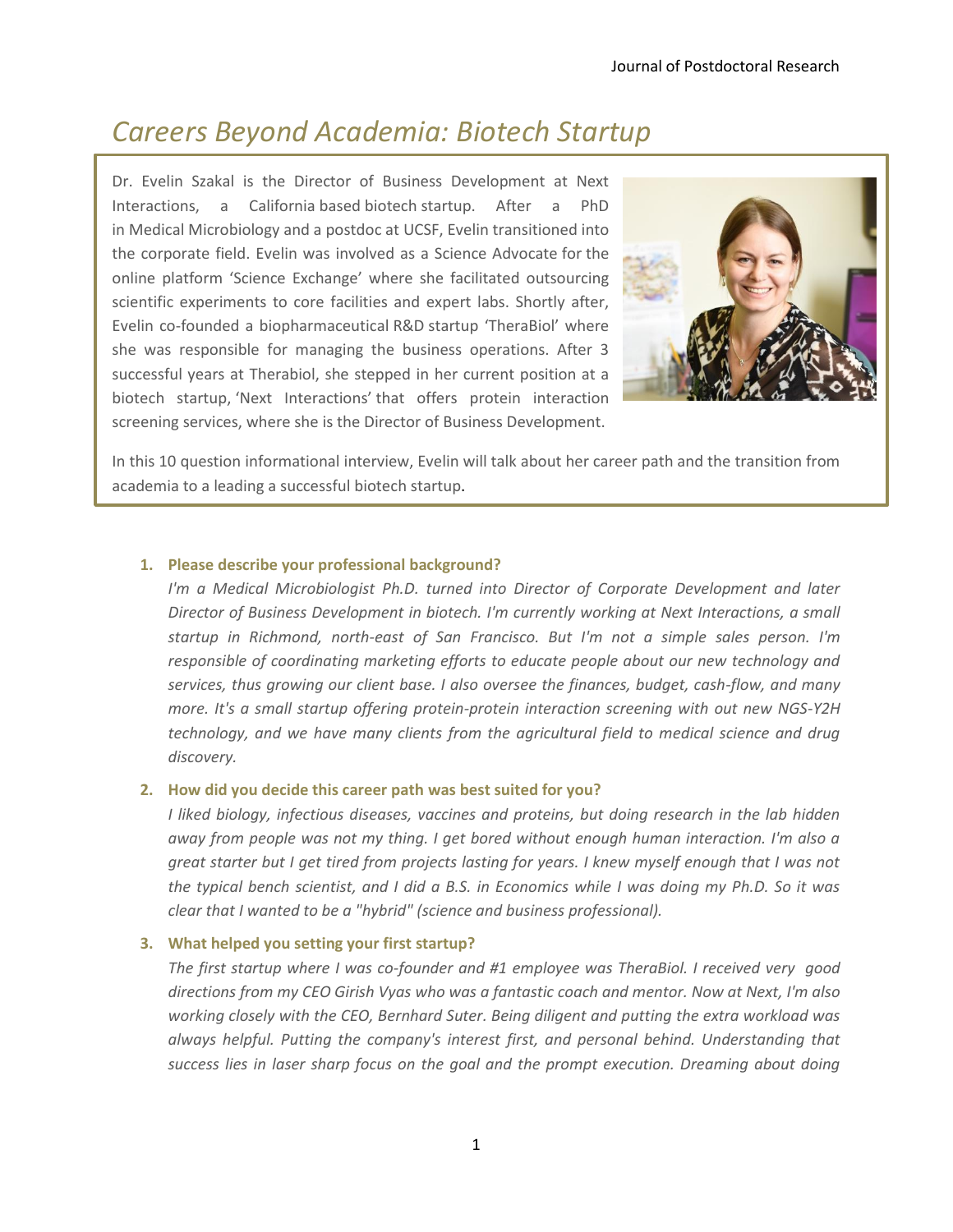*something and knowing how to do it is not enough. You need to take your time to actually execute, even if you are tired or not in the mood.* 

#### **4. How did your skills as a PhD help you in this role?**

*The hard skills in research i.e the technical skills helped to be able to talk the science jargon in business meetings. Having presented my science to large audiences (3000 people was my biggest audience) in many international conferences helped to get over the nervousness when I gave my first business pitch to a small group of investors. In research you learn analytic thinking, statistics, which is helpful for strategizing in the short and long run and looking at possible case scenarios and outcome before making business decisions. But extra acquired skills in business management did help too. The soft skills. I took many business courses, workshops, seminars, webinars, I'm reading sales and marketing books constantly.* 

#### **5. What were the challenges that you faced during the transition into this role?**

*Transition was very easy because I think I'm a natural in management. I had to learn a lot of new things just by being thrown in the deep water. Many times I was given a problem and all I had to do say - yes I can find a solution, and I did. That is the right attitude. Sometimes becoming a leader is a challenge if the team is not on the same page. The biggest challenge is to share the vision and get everyone on board. Otherwise the boat doesn't move forward or even sinks because everyone is paddling differently. It's like white river rafting. Converting team members of academic background into the industry mind set and working style was quite a big challenge.* 

*I had to learn to let it go: being able to delegate tasks is difficult when one trusts only herself, but must learn to trust other's work.* 

*I had to learn to be not afraid of failures and to be able to learn from my mistakes.* 

*I had to learn to dare to ask the "stupid" questions, to negotiate deals, and dare to approach people, companies, vendors with requests. If you don't ask, they will never have a chance to say no, but at least you asked.* 

*I had to learn to embrace criticism and use it constructively, as feedback is the breakfast of champions. One morning my former boss said: Evelin, you need to lear how to write emails, you*  really need to do your spell check and pay attention to your grammar. Otherwise it reflects poor *on you and also on the company. So I learned it. I also pay attention to the subject line and the call to action, and I triple check the name I address my email to. In grad school they teach you all kind of things but not the art of sending effective and polite emails.*

#### **6. What is your typical day like?**

*Answer a lot of emails from early morning, making phone calls, present in meetings. Lots of admin paperwork, excel spreadsheets, Quickbooks, financial transactions, number crunching, quotations, contract documents, lawyer jargon. Lots of coordination between teams of people: who does what, how and when, for how long, and what does that cost for the company. I don't*